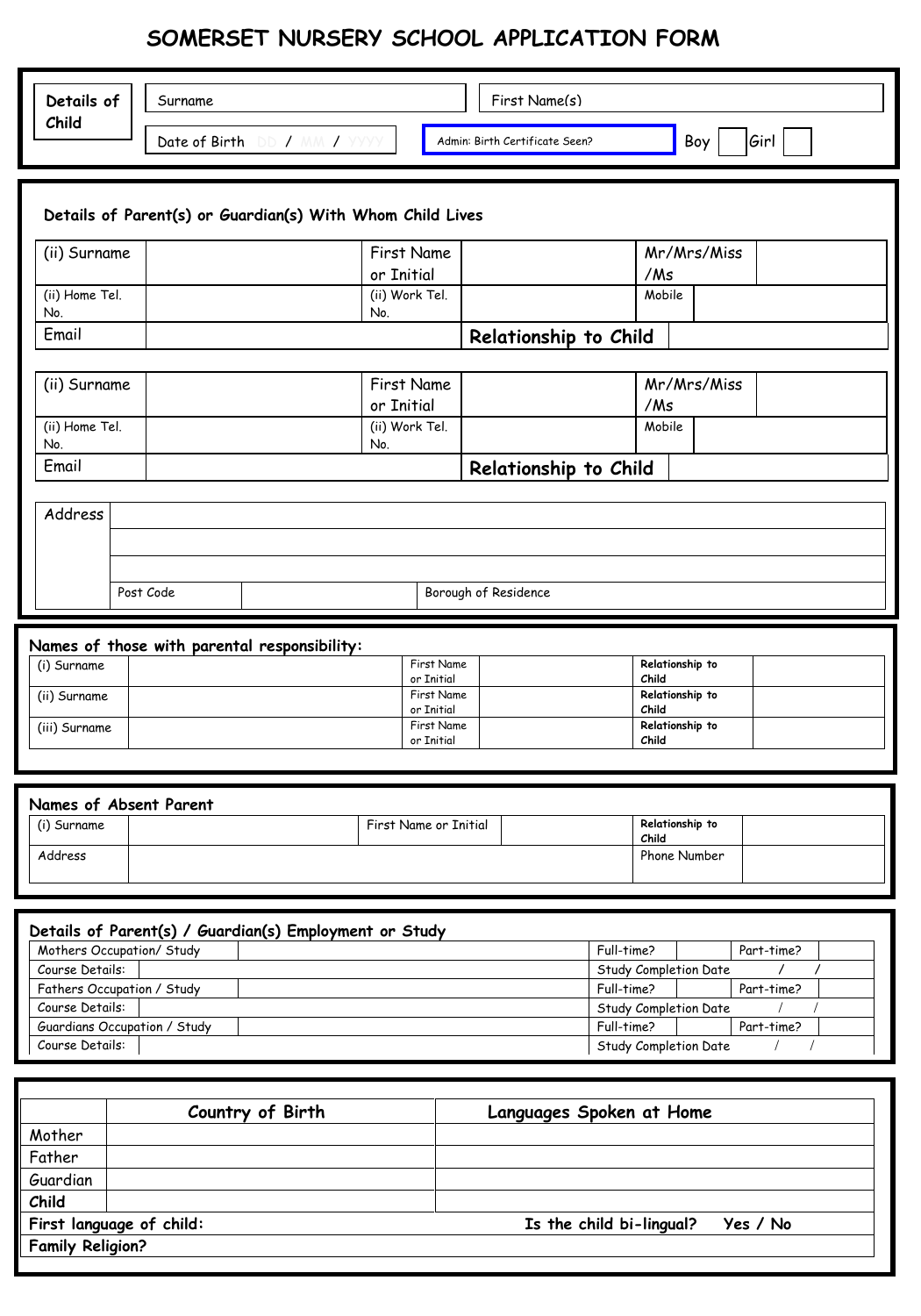l

**Reasons for Application** | If you wish to give reasons for your application, please use the space below.

**If your child has an acute medical or personal reason for needing a place at this school you must tick this box and provide professionally supported evidence with your application**

Medical / Social report attached

Name of your child's Doctor/Health Centre/Health Visitor

Does your child have any medical conditions we should be aware of – i.e. Asthma, allergies etc

Do you have any concerns or anxieties about your child's health, i.e. eating, sleeping, etc.

Do you have any concerns about your child's development?

Does your child have any special educational needs?

Does your child have any professional support? E.g.Social Worker, Speech & language Therapist, Lead professional

Does you child have any pre school experience: (i.e. Sure Start, 1 0'clock club, private nursery)

Does your child live in a house/flat /maisonette? Garden access? Yes/ No

 $Yes \Box$  $No$ 

Other children in the family & ages:

Is your child fully toilet trained?

Are you currently in the EYMAP process?

 $Yes \Box$ No  $\Box$ 

If yes date of panel meeting?

……......................................................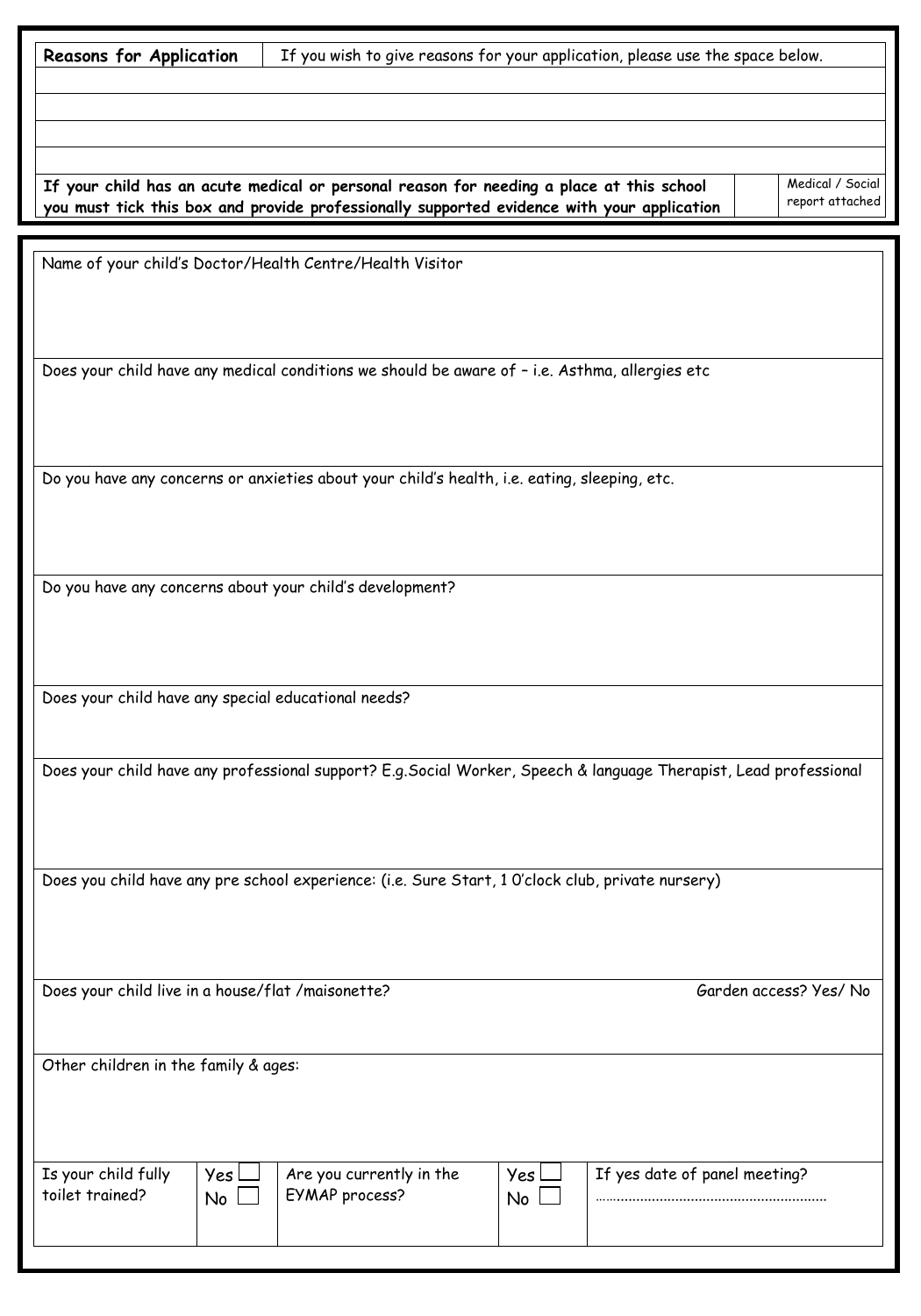| If you are requesting the additional 15 Hours (Full Time), you must be eligible.<br>Below is the criteria for the Additional 15 Hours.                                                                                                                                                                                                   |
|------------------------------------------------------------------------------------------------------------------------------------------------------------------------------------------------------------------------------------------------------------------------------------------------------------------------------------------|
| • Both parents must be working and each parent must be earning on average a weekly minimum equivalent to 16<br>hours at the minimum wage/national living wage.<br>. Neither parent should earn more than £100,000 per year.                                                                                                              |
| . Lone parents are subject to the above criteria.                                                                                                                                                                                                                                                                                        |
| . One/Both parent(s) is away on Maternal/Paternal leave.                                                                                                                                                                                                                                                                                 |
| . One or both parent(s) on statutory sick.                                                                                                                                                                                                                                                                                               |
| . One parent is employed and the other parent has either: substantial caring responsibilities/and or a disability.<br>Please visit the government website to check if you qualify for the additional 15 hours.                                                                                                                           |
| www.gov.uk/childcarechoices.gov.uk                                                                                                                                                                                                                                                                                                       |
| If you do qualify,                                                                                                                                                                                                                                                                                                                       |
| Please provide your eligibility/funding code:                                                                                                                                                                                                                                                                                            |
| National Insurance Number:                                                                                                                                                                                                                                                                                                               |
| Please note: Parents are required to review their eligibility every 3 months.                                                                                                                                                                                                                                                            |
| 'Top Up'                                                                                                                                                                                                                                                                                                                                 |
| If you do not qualify for the additional 15 hours and wish to have a full time place, you can 'Top Up'.<br>If you are interested in paying the 'Top Up' charges please indicate below and a member of the office will provide you with<br>more information.<br>I am interested in more information about 'Top Up'. Yes<br>N <sub>0</sub> |
|                                                                                                                                                                                                                                                                                                                                          |

| Additional 15 hours (Full Time) | Part Time place AM  | Part Time place PM     |
|---------------------------------|---------------------|------------------------|
| $9:15$ am - $3:10$ pm           | $9:15$ am - 11:45am | $12:45$ pm - $3:10$ pm |
|                                 |                     |                        |

#### **Declaration:**

- 1) I can confirm that the above information is correct to the best of my knowledge and I understand that the council or school reserve the right to reconsider the offer of a place should the information be incorrect.
- 2) I confirm that I will inform the school of any changes to the information stated on the application.
- 3) I confirm that I will give the school a minimum of a one terms notice if I decide to withdraw my child's place from the Nursery.
- 4) I give consent for the nursery to use the NI number and funding code that I have provided for any checks that may be necessary.

#### WANDSWORTH: Data Protection Act 1998

WARNING: The authority is under a duty to protect the public funds it administers and to this end may use the information you have provided on this form within its authority for the prevention and detection of fraud. It may also share this information with other bodies administrating pubic funds solely for these purposes.

Signature of Parent or Guardian……………………………………………………………

Date…………………………………………..